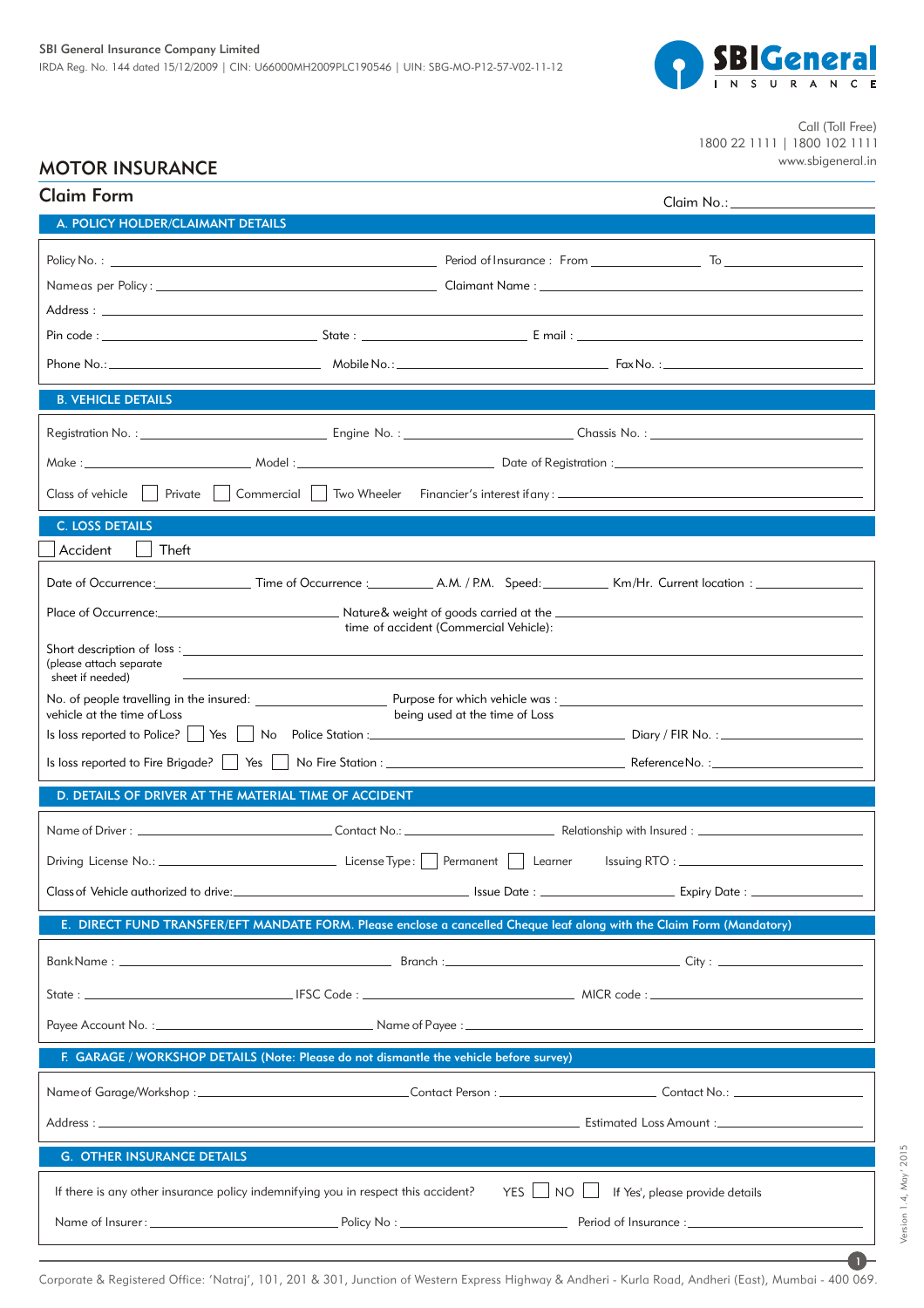## H. OCCUPANTS / PASSENGER / THIRD PARTY – INJURY/DEATH DETAILS

| Sr.<br>No. | Name | Address | Contact No. | $Age \mid$ | Occupant/Passenger<br>travelling in what capacity | Nature of injury |
|------------|------|---------|-------------|------------|---------------------------------------------------|------------------|
|            |      |         |             |            |                                                   |                  |
|            |      |         |             |            |                                                   |                  |
|            |      |         |             |            |                                                   |                  |
|            |      |         |             |            |                                                   |                  |

Third party property damage detail (Also including other vehicle if any involved) - In case of additional information please attach a separate sheet

# I. WITNESS DETAILS IF ANY Sr. No. Name and the contact No. Address the Address contact No. Address the Contact No. Address the Contact No. Address the Contact No.

#### J. DECLARATION

I/we hereby declare that to the best of my/our knowledge and belief the information provided by me/us are full and true and agree that if I/we have made any false or fraudulent statement or there be any suppression or concealment of fact, the policy shall be cancelled and claim shall be forfeited.

I/we have received a list of documents with this claim Form to be submitted by me/us and have understood the entire requirement to be fulfilled for administration of this claim and the Company shall not be held responsible for any delay in settlement of claim due to non-fulfillment of requirements including the documents as mentioned in the claim form. I/we agree to provide additional information and additional documents to the Company, if required.

I/We hereby extend my/our consent to the Company for sharing my/our personal data with State Bank Group entities for specific purpose of availing services offered by State Bank Group(please strike this clause in case you do not wish to disclose the personal data)

Place: Date: Date: Signature of Insured/Claimant \_

2

If any detail or information is not readily available please do not delay the dispatch of this form and such particulars may be sent later. The issue & acceptance of this form cannot be taken as an admission of liability.

### K. LIST OF INDICATIVE DOCUMENTS

| <b>For Accident Claims</b>                                                                                                                                                                                                                                                                                                                                                                                                                                                                                                                                                                                                                                                                                                                                    | <b>For Theft Claims</b>                                                                                                                                                                                                                                                                                                                                                                                                                                                                                                                                                                                                                                                                                                                                                                                                                                     |  |  |  |
|---------------------------------------------------------------------------------------------------------------------------------------------------------------------------------------------------------------------------------------------------------------------------------------------------------------------------------------------------------------------------------------------------------------------------------------------------------------------------------------------------------------------------------------------------------------------------------------------------------------------------------------------------------------------------------------------------------------------------------------------------------------|-------------------------------------------------------------------------------------------------------------------------------------------------------------------------------------------------------------------------------------------------------------------------------------------------------------------------------------------------------------------------------------------------------------------------------------------------------------------------------------------------------------------------------------------------------------------------------------------------------------------------------------------------------------------------------------------------------------------------------------------------------------------------------------------------------------------------------------------------------------|--|--|--|
| Duly filled and signed claim form.<br>Copy of Registration Book (Please furnish original for verification)<br>Copy of Motor Driving License of the person driving the vehicle at<br>the time of accident (Please furnish original for verification)<br>Police Panchnama/FIR (In case of Third Party property damage /<br>Death / Body Injury / Fire / Malicious Damage Claims)<br>Estimate for repairs from repairer where vehicle is to be repaired<br>Repair Bills/Invoices after the jobs is completed<br>Payment receipts after the jobs is completed<br>KYC/AML for losses above 1 Lakh<br>Additional documents in case commercial vehicle<br>Permit, Fitness Certificate, Tax Certificate & Load Challan,<br>(Please furnish original for verification) | Duly filled and signed claim form.<br>Original Policy document<br>Original Registration Book / Certificate, Permit, Fitness Certificate, Tax<br>Certificate & Load Challan.<br>Police Panchnama / FIR<br>Final Investigation Report from the magistrate's court under section<br>173 Cr. P C / Non Traceable Report.<br>All the sets of Keys / Service Booklet / Warranty Card / Original<br>purchase invoice<br>Acknowledged copy of letter addressed to RTO intimating theft and<br>informing "NON-USE" of vehicle<br>Form 28, 29 and 30 signed by the insured and Form 35 signed by the<br>Financer, as the case may be, undated and blank<br>Letter of Undertaking, Subrogation & Discharge Voucher<br>Consent towards agreed claim settlement value from yourself and<br>Financier.<br>NOC from the Financer if claim is to be settled in your favour. |  |  |  |

\* Additional documents required by us if any, will be intimated to you as and when required

SBI General Insurance Company Limited | IRDA Reg. No. 144 dated 15/12/2009 | CIN: U66000MH2009PLC190546 | UIN: SBG-MO-P12-57-V02-11-12. Insurance is the subject matter of the solicitation. | SBI Logo displayed belongs to State Bank of India and used by SBI General Insurance Co. Ltd. under license.